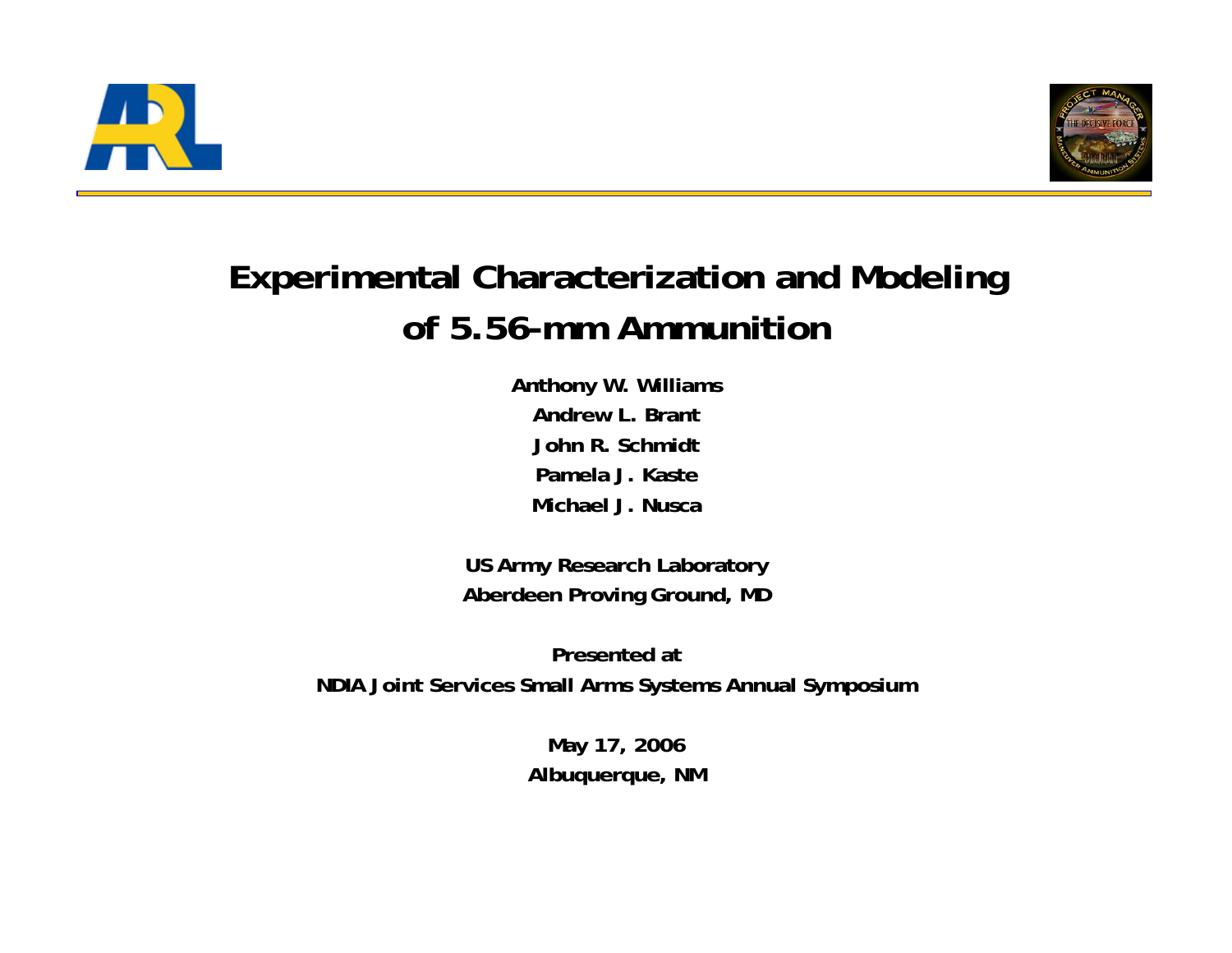

*Motivation*



**Objective -** *develop state-of-the-art physics based interior ballistics (IB) predictive capability for small-caliber ammunition*

- **Leverage IB knowledge gained from large-caliber arena** 
	- ARL-NGEN IB modeling capability in-hand (primer model not available)
	- Develop detailed primer (Primer No. 41) model to be coupled w/ NGEN code
- **Capability enables:**
	- Better understanding of current ammunition
	- Analysis of variations in performance  $\div$
	- Optimization of components (primer, propellant, etc)
	- Comparison of alternative primers

#### *PMMAS Funded Effort*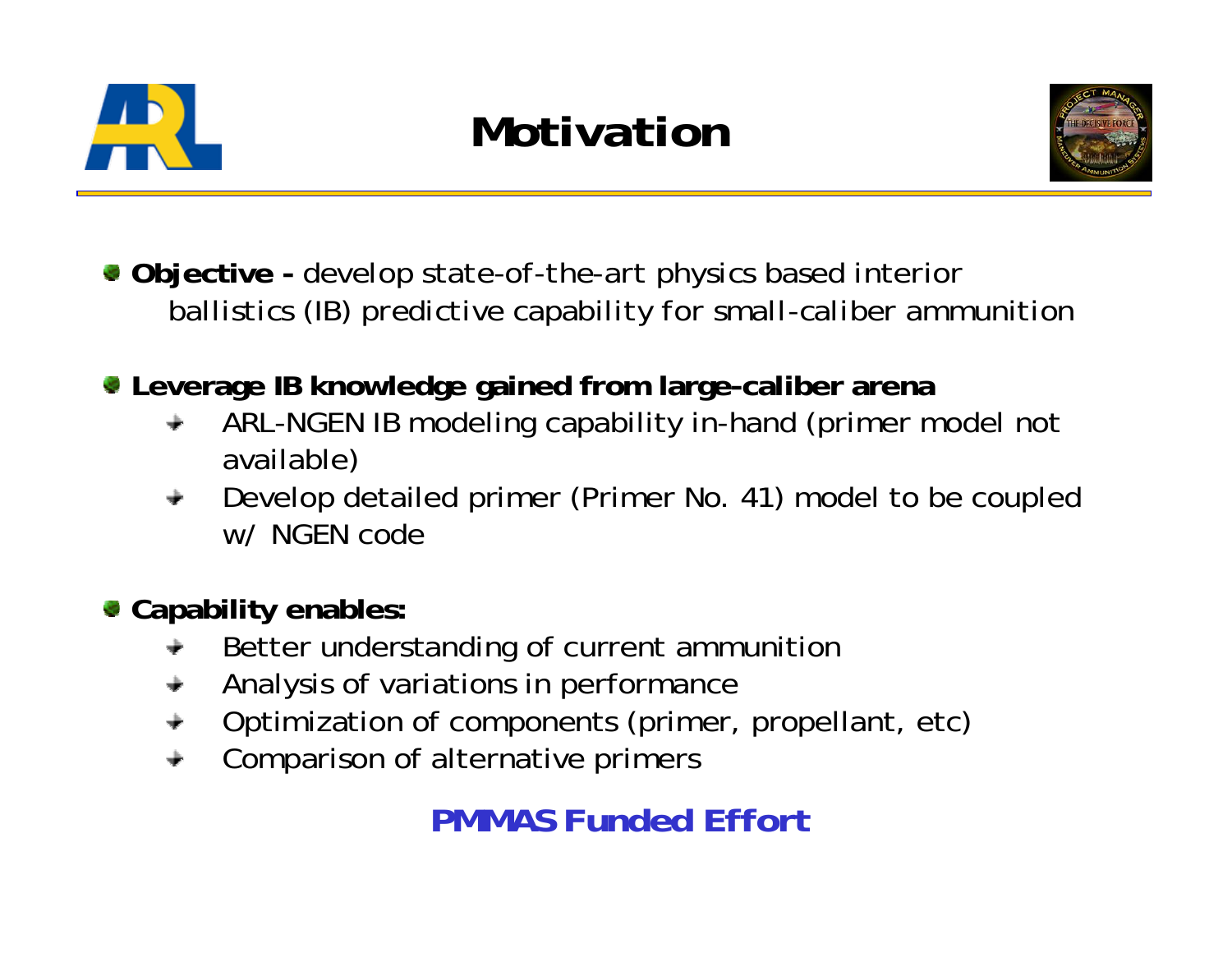



- **Initial phase of experimental primer and ignition system studies complete**
- **Initial results with ARL-NGEN code/gas only primer available**
- **Primer model developed and being validated**
- **Coupling new primer model with ARL-NGEN code in progress**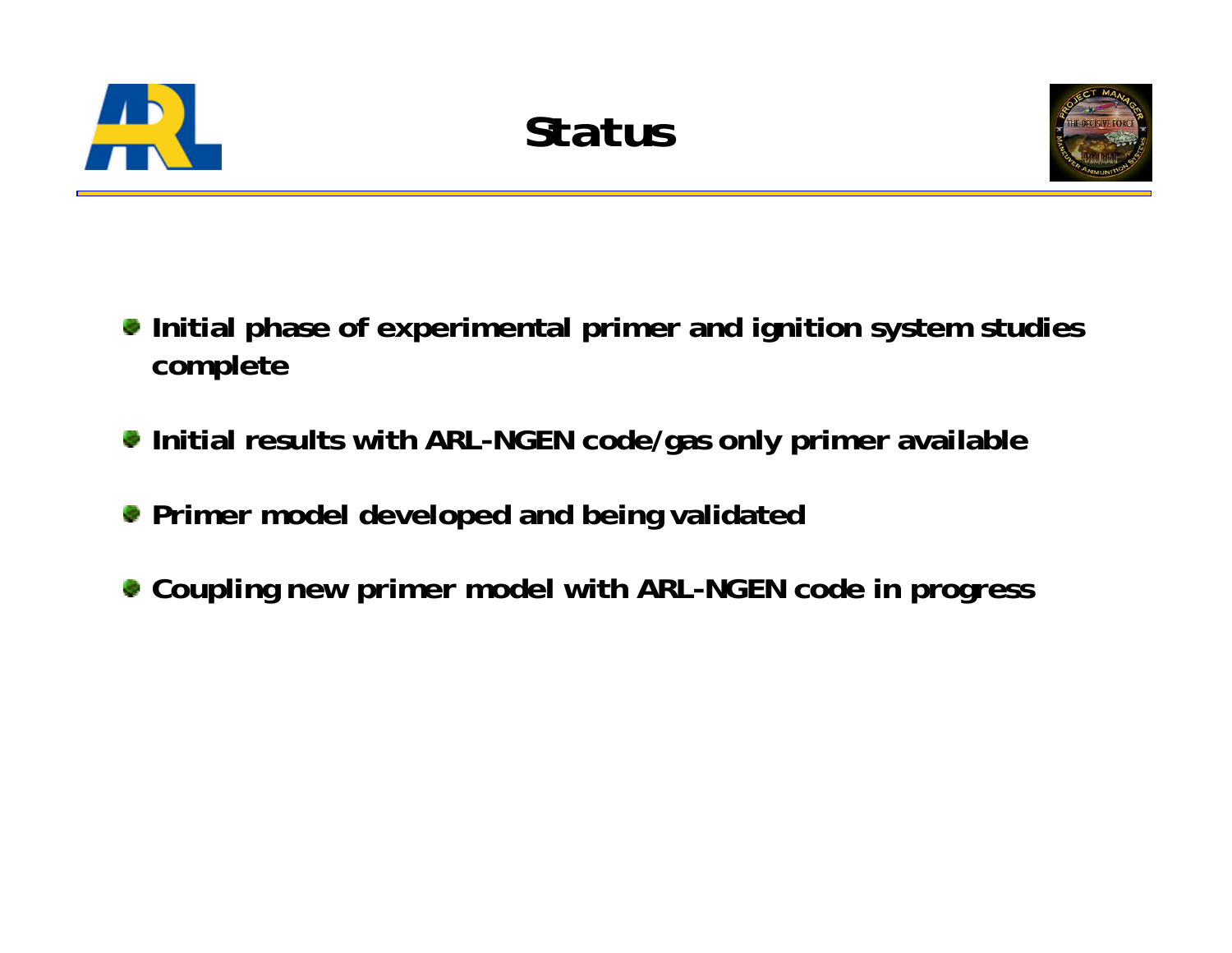### **No. 41 Primer: Open-Air Studies**

#### **1s<sup>t</sup> Light Time=0.0 High speed digital video (38000+ fps)**

- **→ Particle size and velocity**
- $\rightarrow$  Relative brisance
- **Witness plate studies**
	- $\rightarrow$  Particle composition and size distribution





**FE-SEM Images**





**Time = 540**  μ **s**





**Time = 1080**  μ **s**





4 cm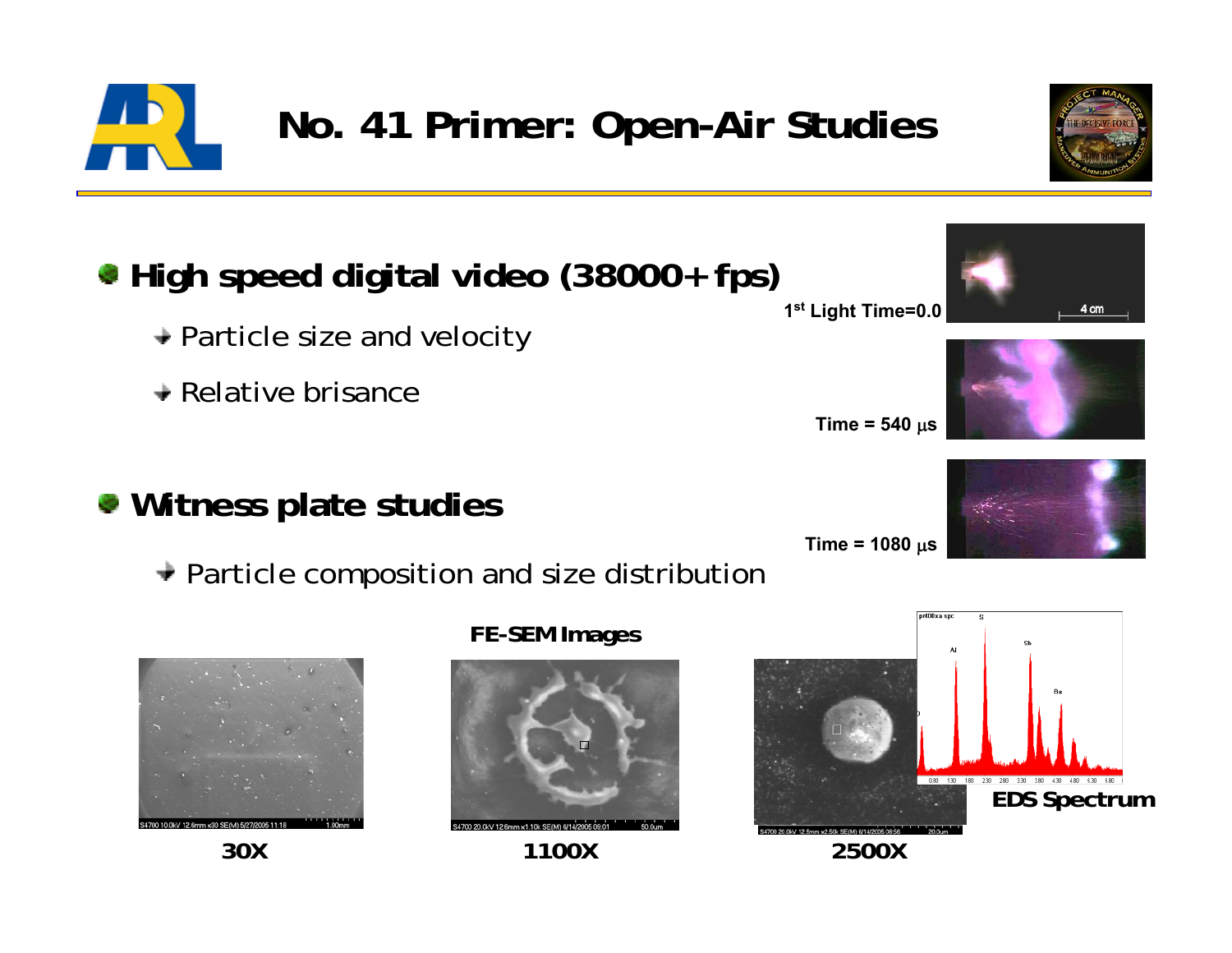



- *Pressure Gage* Simulates 5.56-mm chamber volume and geometry
- Transparent chamber allows for visualization of primer output (flamespreading)
- Measure pressure-time response





*Acrylic Chamber*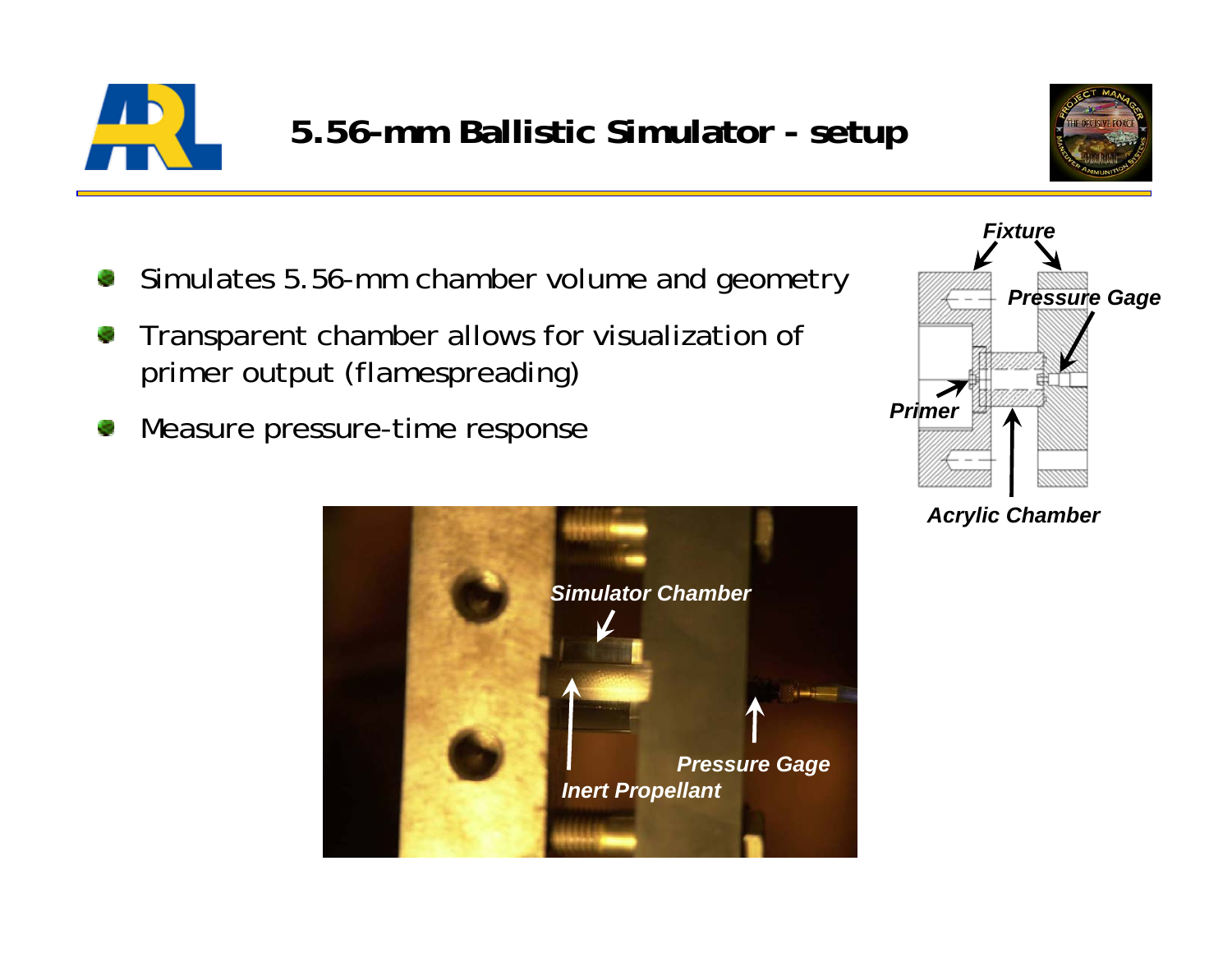

## **Typical Simulator Results**





#### **Typical Flamespreading for Live Propellant Simulator**

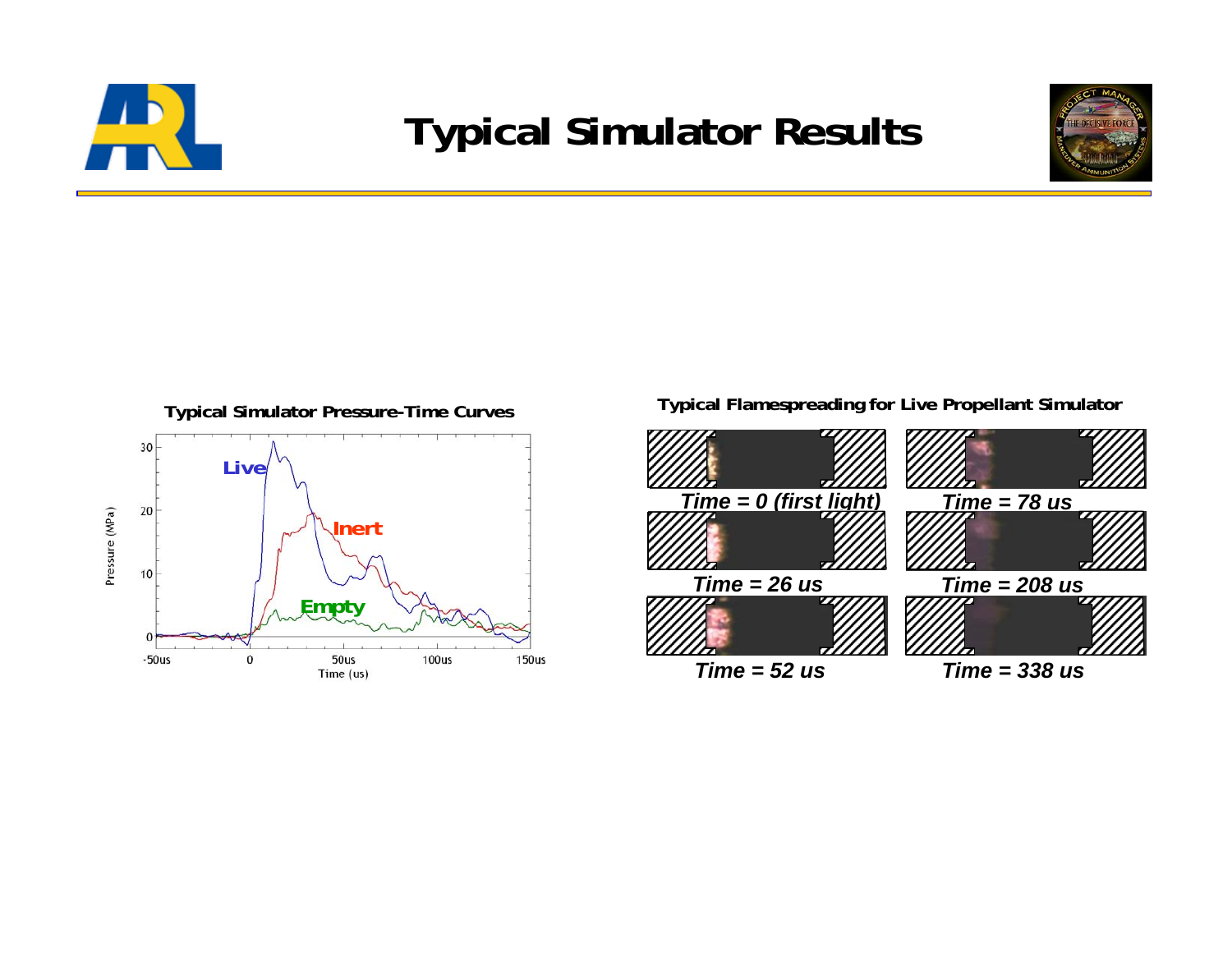







*Mid Chamber Gages*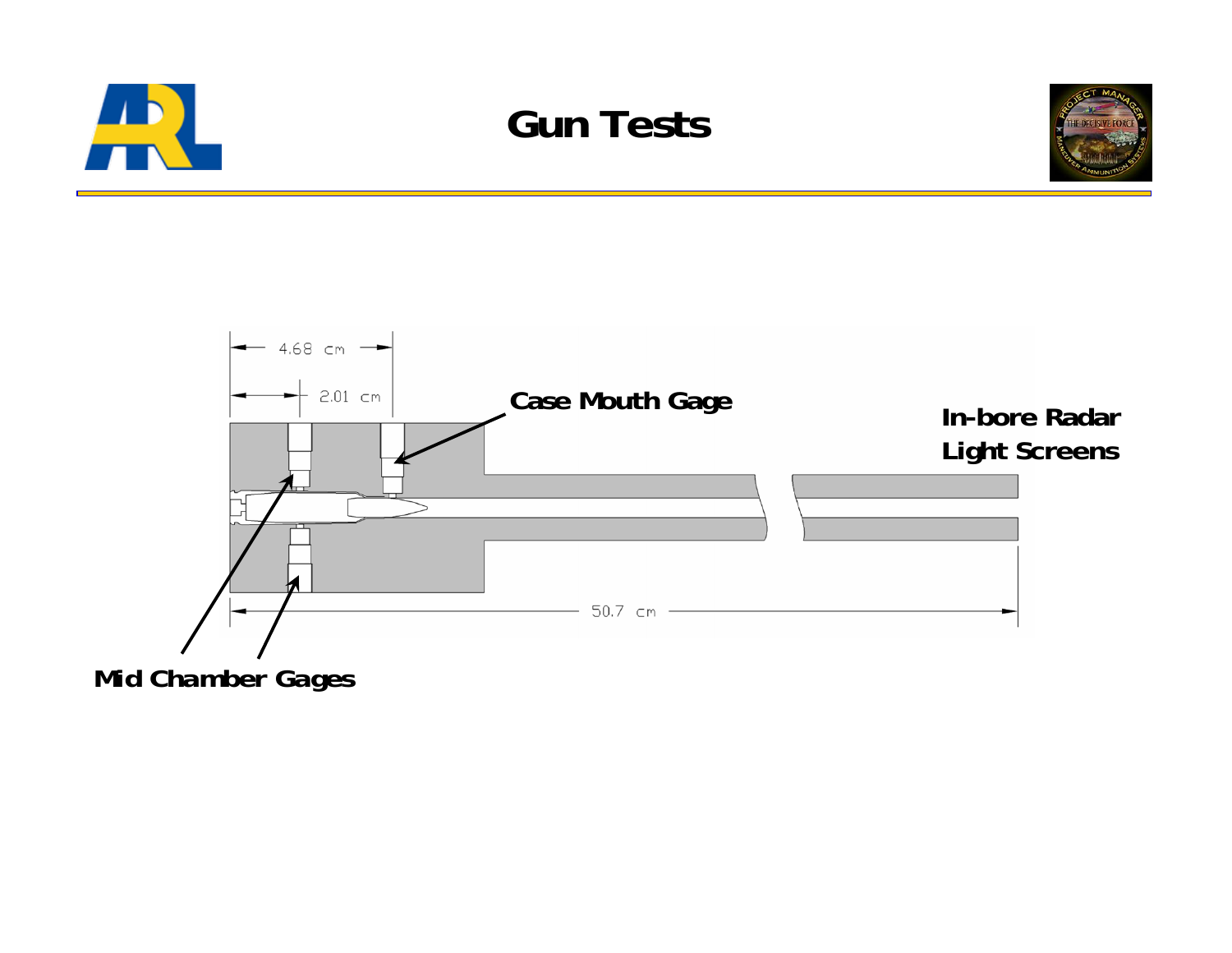



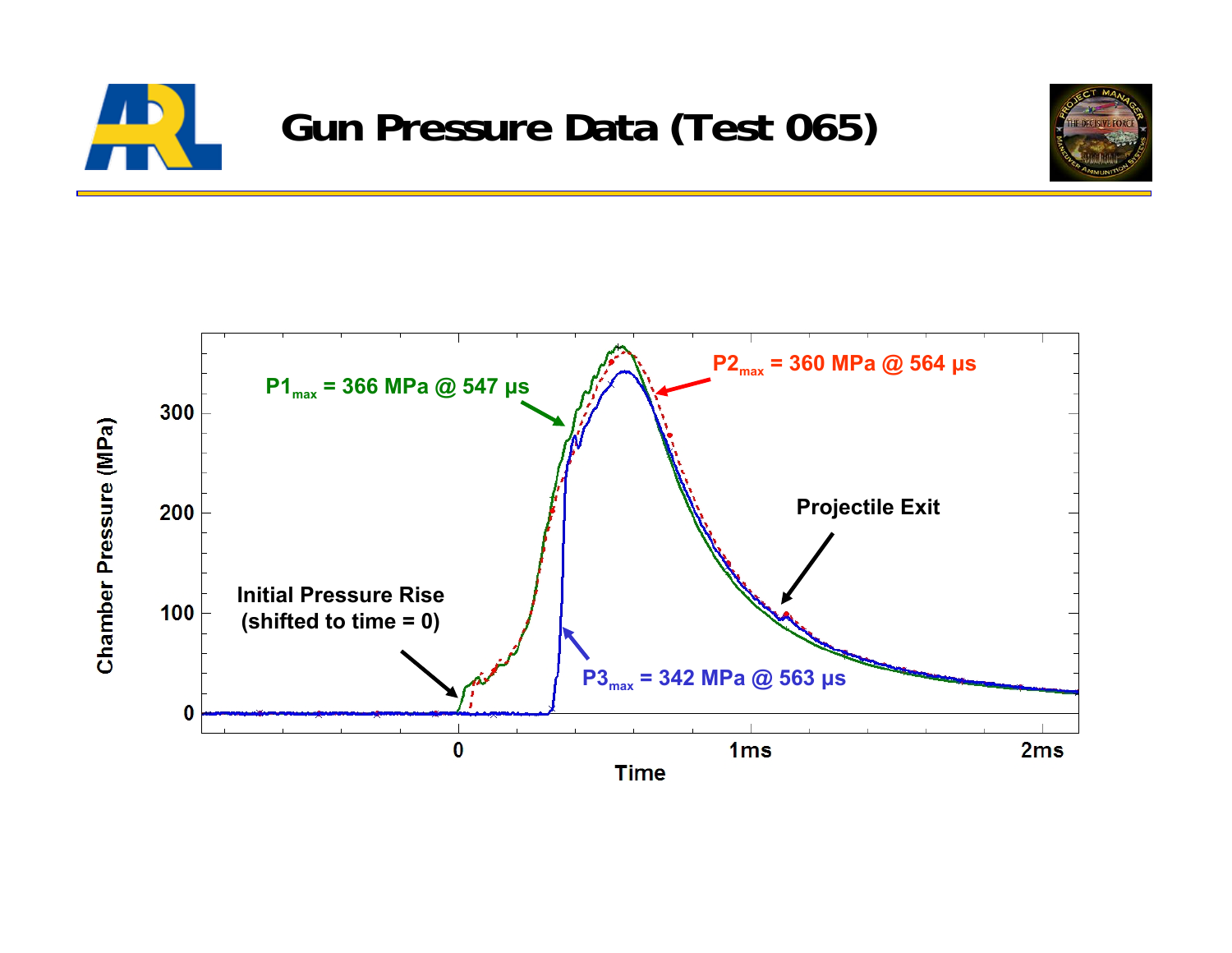



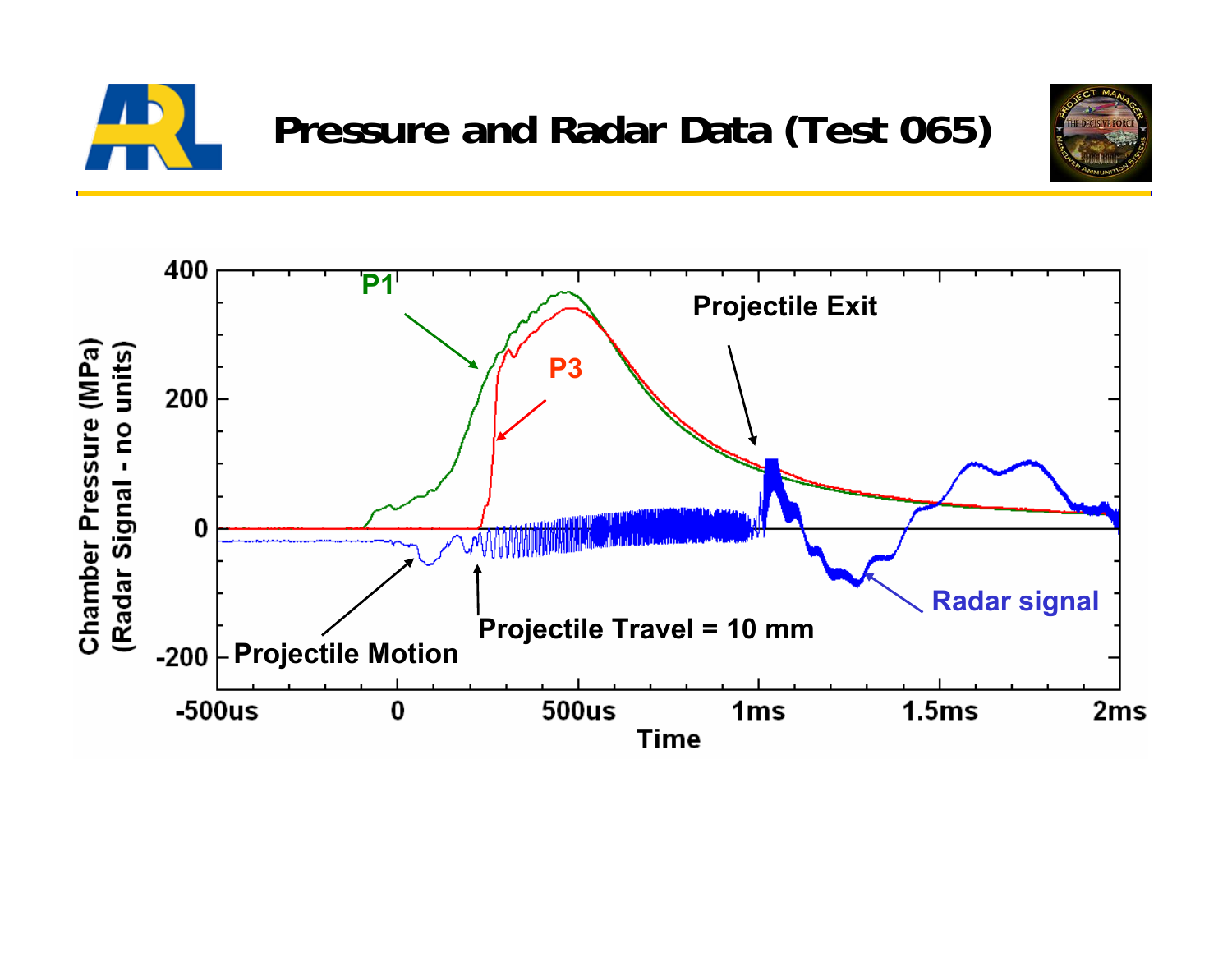



- Experiments show that particles are released into the gun chamber by the igniter in a random manner. (Williams et al. 2005)
- IB models treat primers, flash tubes, and igniter tubes as look-up V. tables made up entirely of hot gases.
- Hot particles contribute to propellant ignition.
- With multidimensional, multiphase IB codes (NGEN) a two-phase stochastic primer model is an important step forward.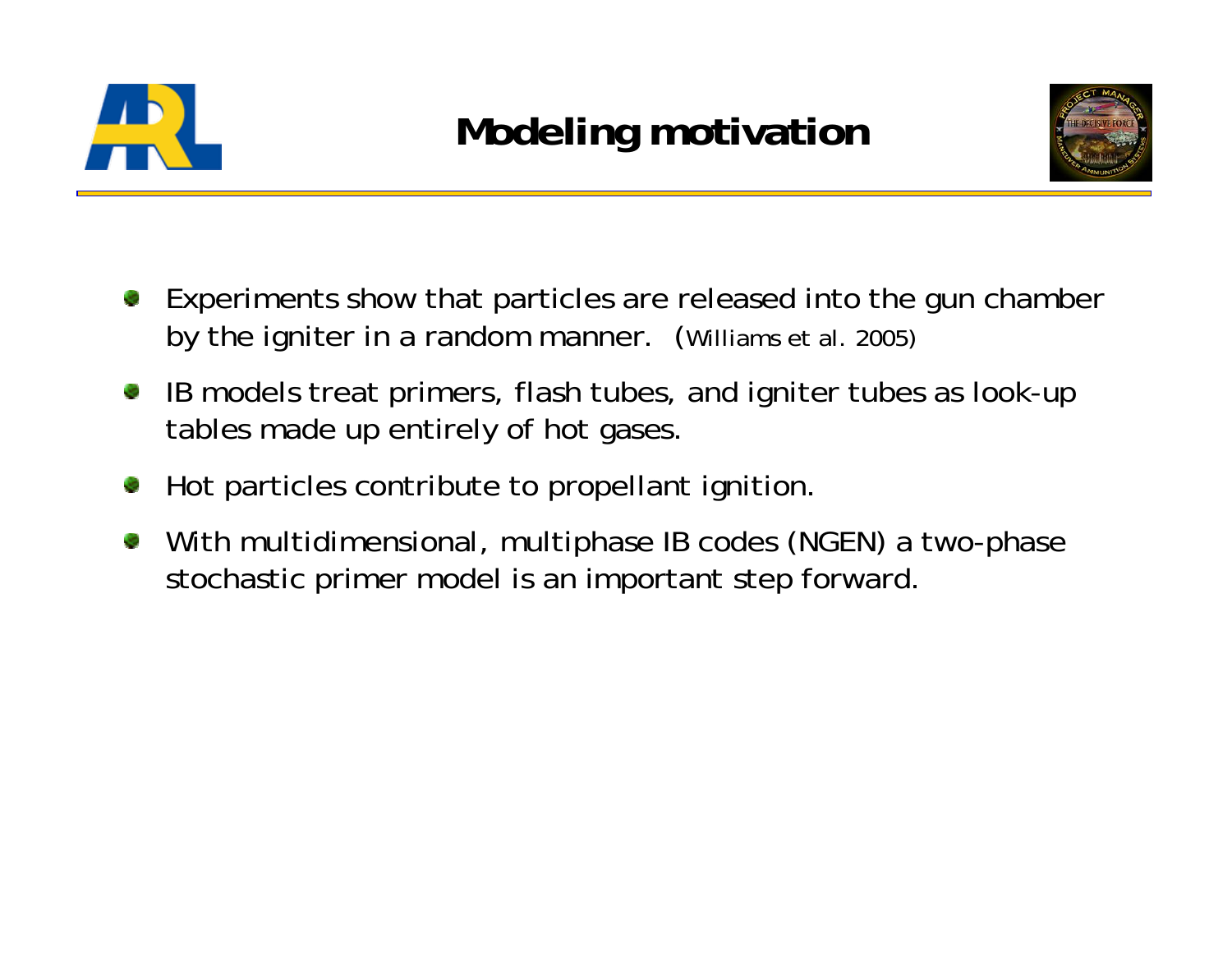

# **ARL-NGEN IB Code Simulation of Ignition NGEN IB Code Simulation of Ignition and Flamespreading in 5.56 Ammunition and Flamespreading in 5.56 Ammunition**





These snapshots of the conditions within the ammunition case are at 0.07 ms from primer function (50% to cutoff).

The map of porosity shows movement of propellant from primer face & some compaction of propellant in the case.

The map of propellant temperature shows ignited propellant (red color) and 50% bed flamespreading.

The map of gas pressure contours shows 2D gas flow near the primer and a nearly 1D pressure wave in the case.

*Note: Each figure enlarged by 8x in the radial direction for clarity.*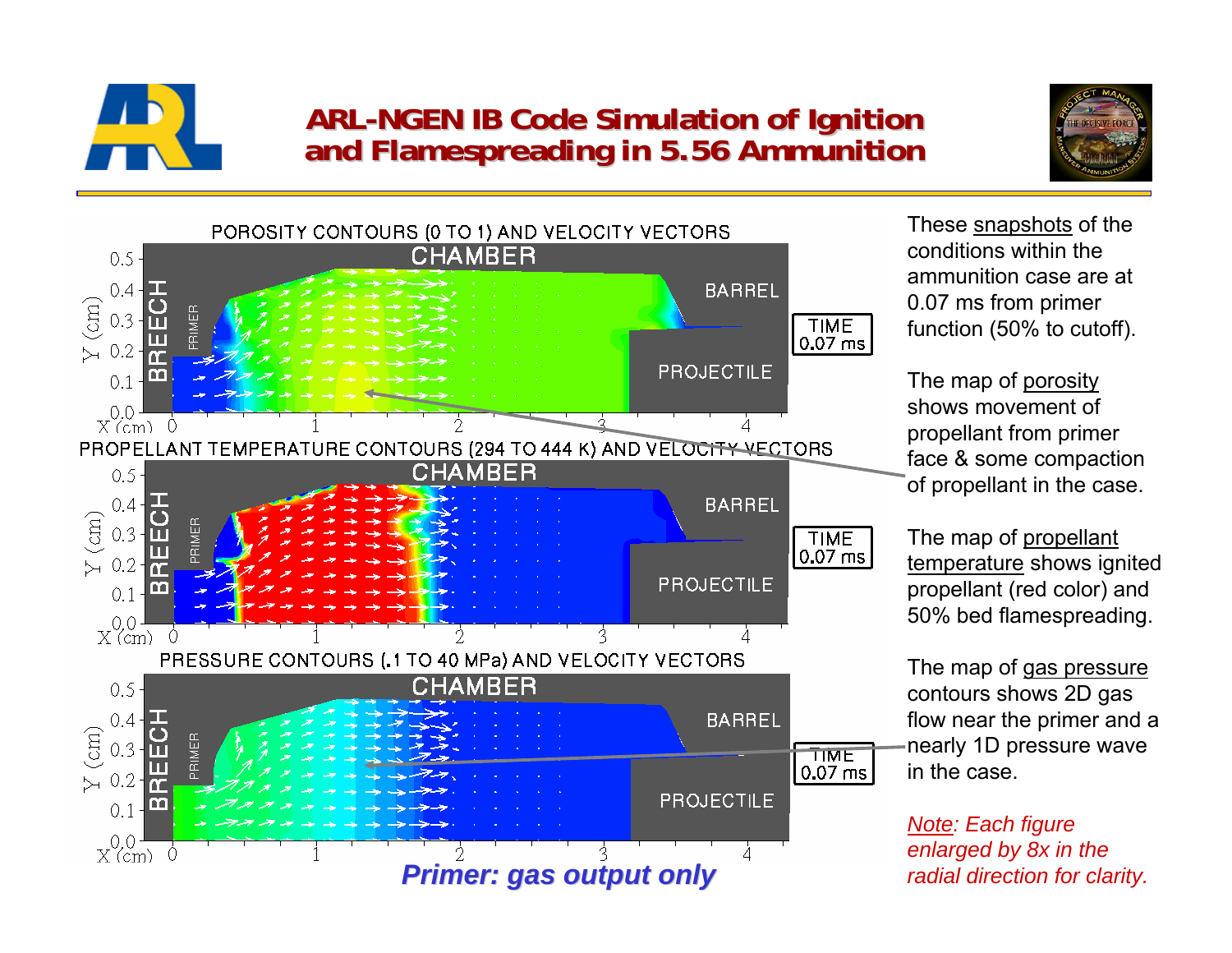

# **ARL-NGEN IB Code Simulation of Ignition NGEN IB Code Simulation of Ignition and Flamespreading in 5.56 Ammunition and Flamespreading in 5.56 Ammunition**





These snapshots of the conditions within the ammunition case are at 0.14 ms from primer function (near cutoff).

The map of porosity shows movement of propellant from primer face and significant compaction of propellant against the projectile.

The map of propellant temperature shows ignited propellant (red color) and full bed flamespreading.

The map of gas pressure contours shows the occurence of negative ΔP.

*Note: Each figure enlarged by 8x in the radial direction for clarity.*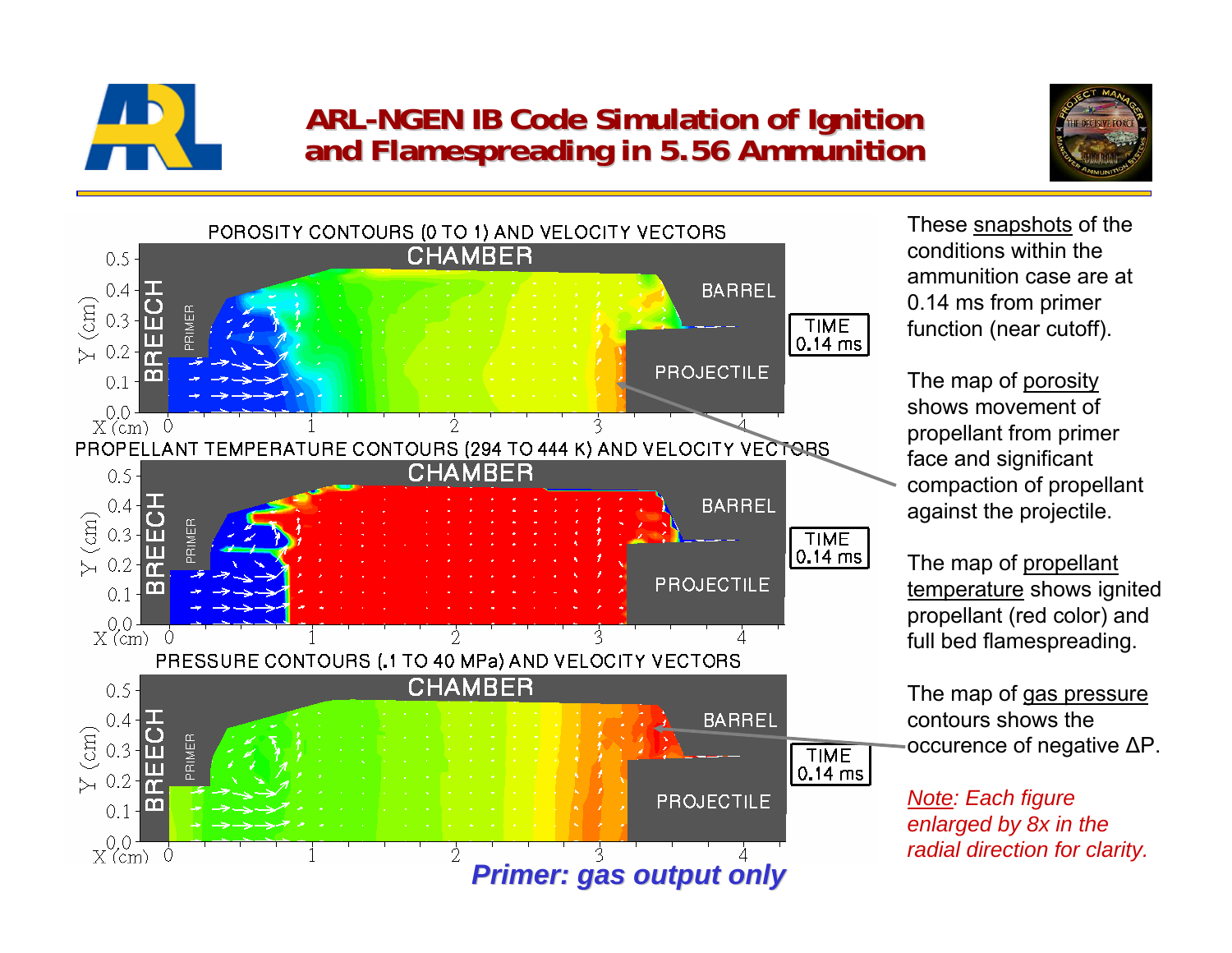



- Particles are being transported (whipped around) in primer tube primarily by hot, turbulent gas flow.
- Desire to accurately model gas and particle generation at junction with chamber.
- Primer output is fed into NGEN which transports igniter particles into main gun charge for ignition modeling.